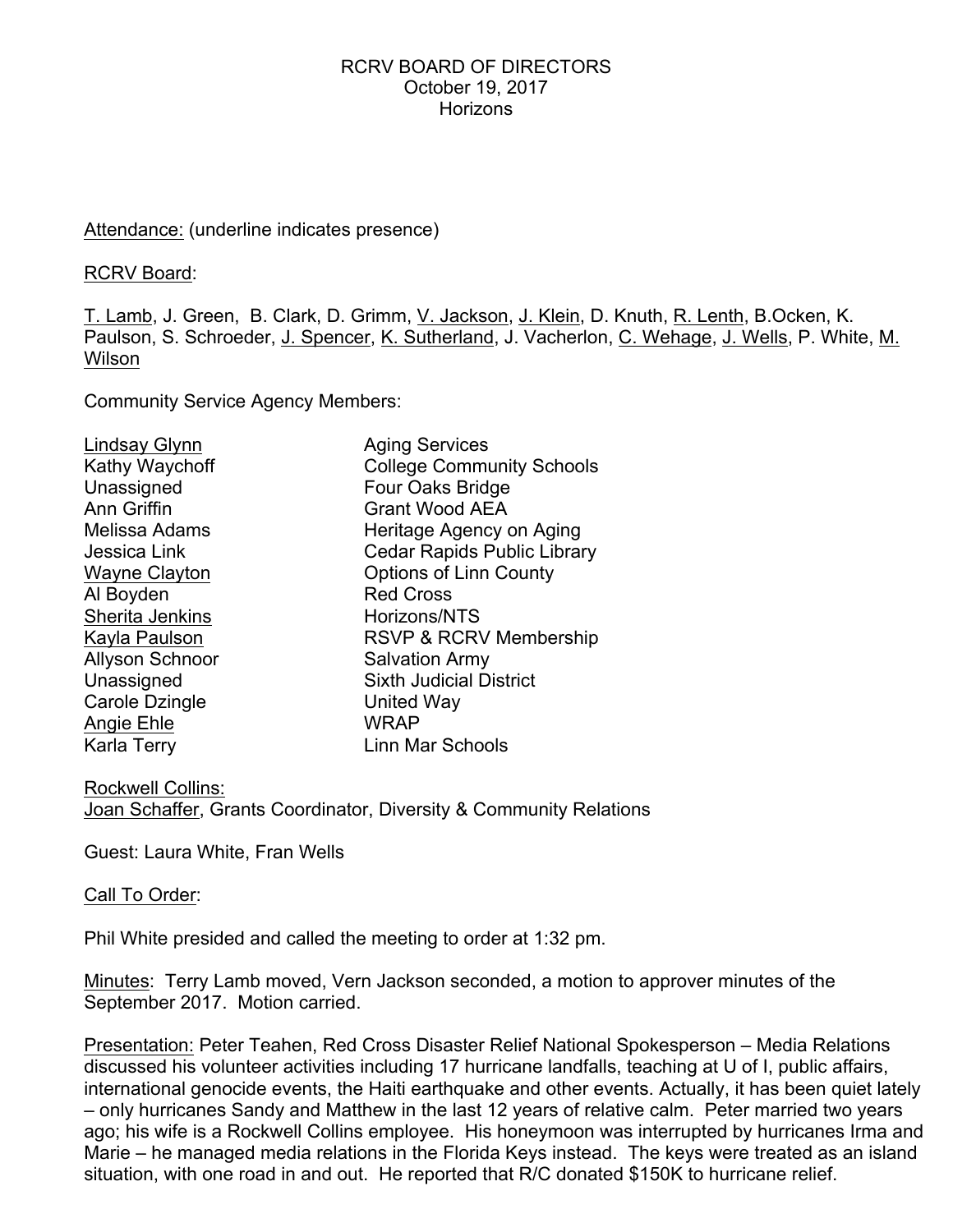## RCRV BOARD OF DIRECTORS

## October 19, 2017 **Horizons**

Old Business: Chuck Wehage and Wayne Clayton reported on the Abilities in Action seminar, where RCRV had a table with the usual assistive technology on display.

#### New Business:

The nominating committee is completing a slate for the upcoming Annual Meeting, with a November 1 deadline for nominees.

Mike Wilson's 93<sup>rd</sup> birthday was recognized warmly.

Partner Agency Reports:

Angie Ehle – WRAP

WRAP completed 62 projects to date: 27 Wood Builds 12 Wood Removals 4 Aluminum Installs 4 Aluminum Removals 5 sets of Steps 1 pair of Handrails 5 ramp repairs, and 4 estimates WRAP was presented to Prairie High School Key Club by WRAP volunteer Ed Holstrom. The Key Club will volunteer to build a ramp with WRAP on Saturday, November  $4<sup>th</sup>$ .

WRAP is training in Service Enterprise this fall.

Wayne Clayton – Options of Linn County

On Oct 11, I joined Chuck W at RCRV's display table at the Abilities in Action conference. We met more than 145 attendees, mostly from eastern Iowa, but some as far away as Wisconsin.

Carole Dzingle – United Way

Fund raising for United Way has begun; mailings are complete.

Lyndsay Glynn – Aging Services

Activities are going well; Expanding to Johnson County, busy with snow removal, Thanksgiving meals (home delivery), ex director promoted to Abbe Health

## Committee Reports:

Kayla Paulson – Membership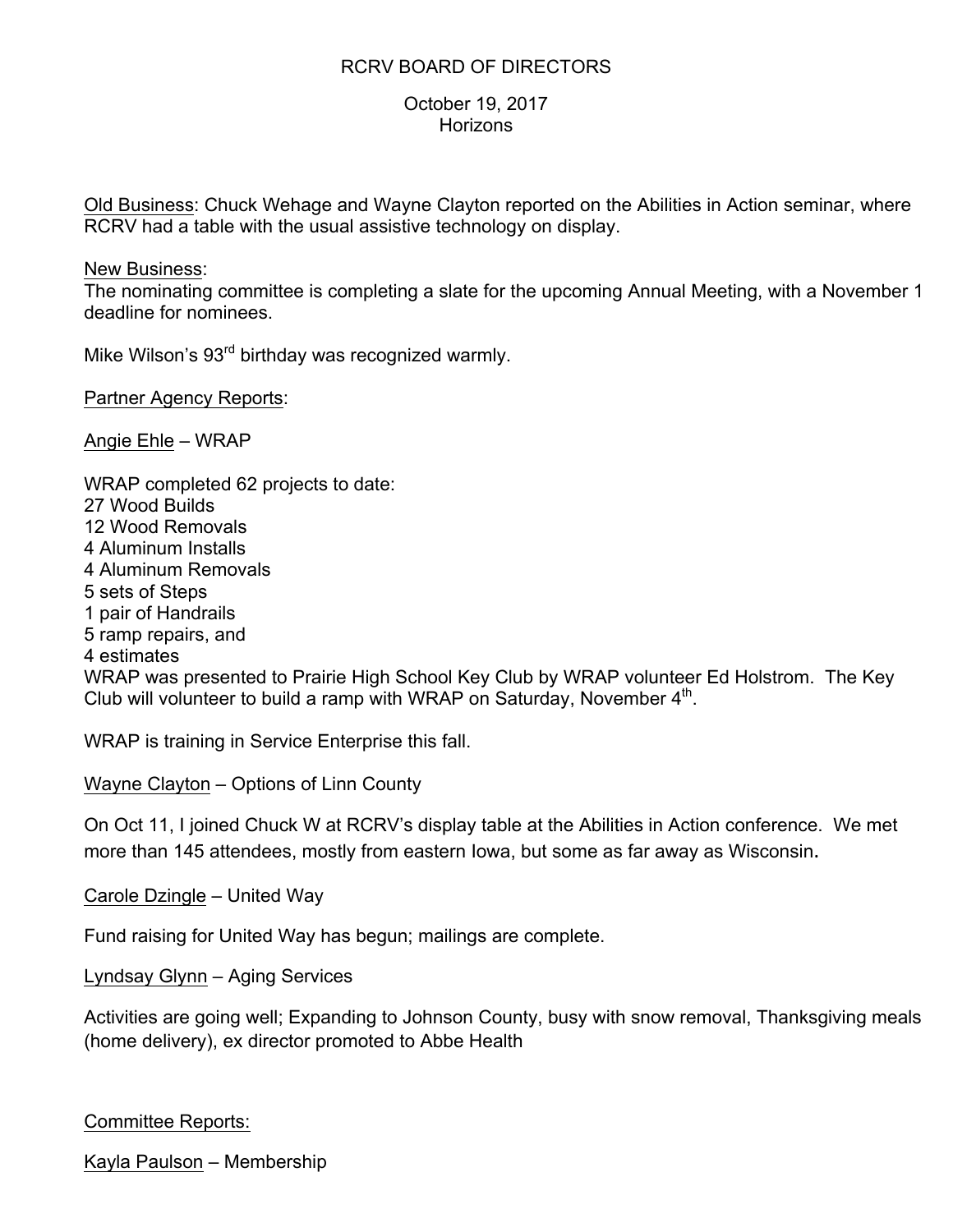#### RCRV BOARD OF DIRECTORS October 19, 2017 Horizons

A 55+ food packaging event is set for October 24 at Doubletree.

Through September, 171 RCRV members have reported volunteer hours.

Sherita Jenkins – Horizons

Turkey Trot coming up. Volunteers are needed

Community Projects – Report by Terry Lamb, acting chair Thursday meetings at Kirkwood Hiawatha have had 10 to 13 participants

Database – Jim Klein – Routine report sent, but misfiled by acting secretary.

#### Membership – Kayla Paulson  $55+$  Initiative & United Way

Handed out 24 RCRV membership packets at the RCI Retiree Insurance Meetings. Had multiple people that were confused by UnityPoint volunteer brochure and featuring RCRV membership/volunteers. We have not yet seen any new volunteers from this effort.

55+ Initiative was featured in Gazette's Thrive special feature. If any RCI retirees come in through that article they will be invited to join RCRV.

If any RCRV members would like to help plan or provide insight on what they would like to see please reach out to me at KPaulson@uweci.org or 319.398.5372 x837.

## RCRV Membership Recruiting/Retention Report

RCRV offers Onboarding and Orientations on an as needed basis. If you know a fellow retiree that is interested in joining, please have them contact Kayla Paulson at 319.398.5372 x 837 or KPaulson@uweci.org.

Stats for Sept. 2017

171 active volunteers

0 new volunteers

0 inactivated volunteer restarted

0 inactive volunteers terminated/inactivated

38 members have reported hours

780.68 hours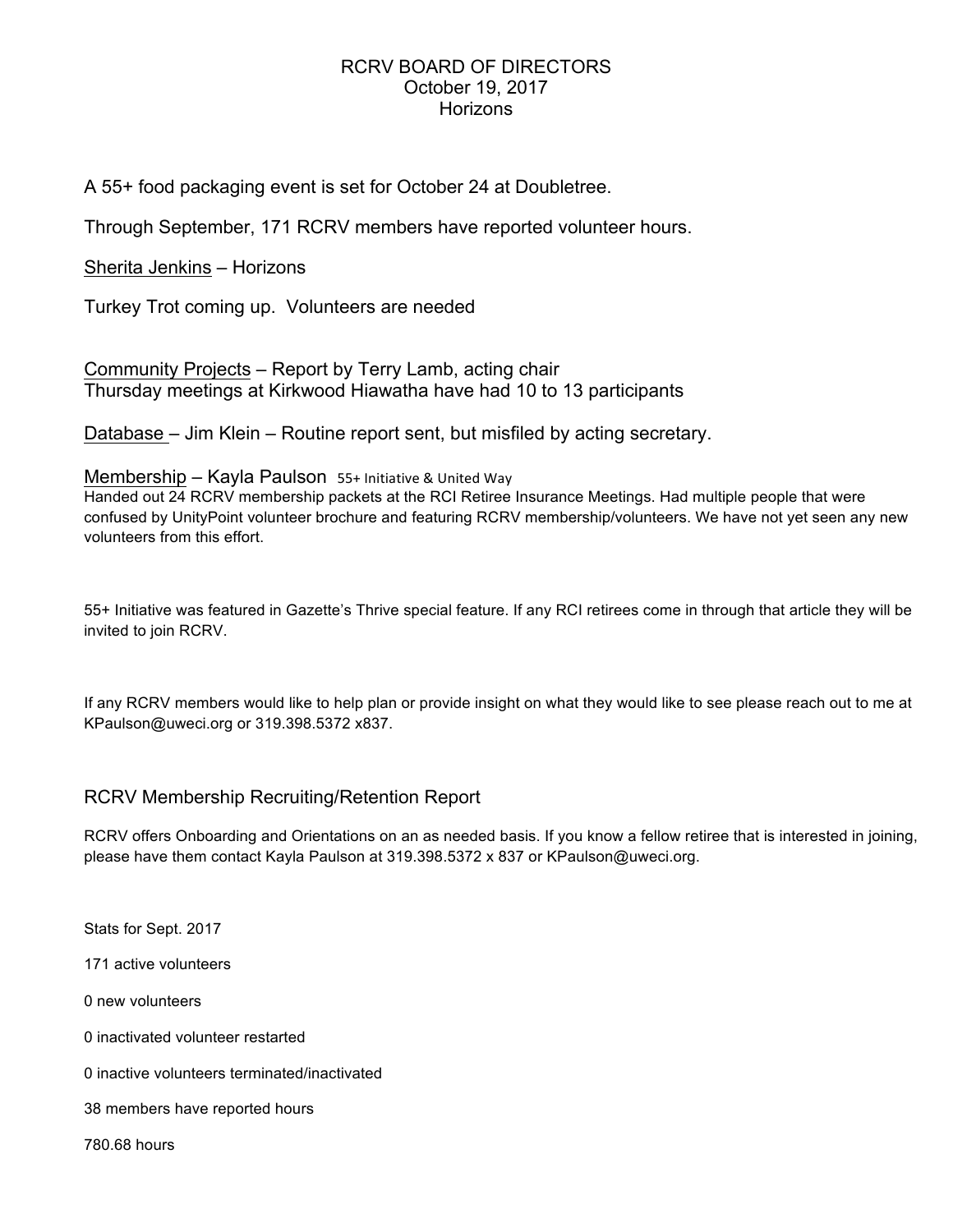## RCRV BOARD OF DIRECTORS

## October 19, 2017 **Horizons**

#### Annual Comparisons

| Notes:<br>Lifetime<br>uses 2008<br>Value of a<br>Volunteer<br>Hour<br>as<br>mid-<br>the<br>point.<br>2016<br>and<br>2017<br>is<br>currently<br>using<br>the<br>2016 value<br>since<br>2017's has<br>been<br>not<br>released. |                        | 2017      | 2016           | 2015      | 2014           | 2013      | 2012      | 2011      | 2001      | Lifetime    |
|------------------------------------------------------------------------------------------------------------------------------------------------------------------------------------------------------------------------------|------------------------|-----------|----------------|-----------|----------------|-----------|-----------|-----------|-----------|-------------|
|                                                                                                                                                                                                                              | Active Vols.           | 171       | 178            | 201       | 192            | 232       | 224       | 241       | 135       |             |
|                                                                                                                                                                                                                              | Average Age            | 76        | 73             | 73        | 73             | 72        | 72        | 71        | 69        |             |
|                                                                                                                                                                                                                              | New Vols.              | 3         | 5              | 6         | 9              | 17        | 12        | 28        | 31        |             |
|                                                                                                                                                                                                                              | Restarted Vols.        |           | $\overline{2}$ | 5         | $\overline{2}$ |           | 1         | 3         | 0         |             |
|                                                                                                                                                                                                                              | Inactivated Vols.      | 13        | 30             | 2         | 51             | 10        | 30        | 17        | 8         |             |
|                                                                                                                                                                                                                              | Net Gain of Vols.      | $-10$     | $-23$          | 9         | $-40$          | 8         | $-17$     | 14        | 23        |             |
|                                                                                                                                                                                                                              | <b>Vols. Reporting</b> | 101       | 127            | 154       | 171            | 168       | 185       | 199       | 98        | 395         |
|                                                                                                                                                                                                                              | % Reporting            | 59%       | 71%            | 77%       | 89%            | 72%       | 83%       | 83%       | 73%       |             |
|                                                                                                                                                                                                                              | <b>Total Hours</b>     | 16,389    | 23,640         | 32,858    | 37,692         | 38,310    | 44,334    | 43,096    | 8,698     | 521,936     |
|                                                                                                                                                                                                                              | Vol. Hour Value        | \$24.14   | \$24.14        | \$23.56   | \$23.07        | \$22.55   | \$22.14   | \$21.79   | \$16.27   | \$20.25     |
|                                                                                                                                                                                                                              |                        | \$395,630 | \$570,670      | \$774,134 | \$869,554      | \$863,891 | \$981,555 | \$939,062 | \$141,508 | \$10,569,20 |

Communications – Keith Sutherland About 2/3 done with next newsletter

November meeting is the RCRV Annual Meeting for 2017 with election of officers. \*\*\*\*\*\*\*\*\*\*\*\*\*\*\*\*\*\*\*\*\*\*\*\*\*\*\*\*\*\*\*\*\*\*\*\*\*\*\*\*\*\*\*\*\*\*\*\*\*\*\*\*\*\*\*\*\*\*\*\*\*\*\*\*\*\*\*\*\*\*\*\*\*\*\*\*\*\*\*\*\*\*\*\*\*\*\*\*\*\*\*\*\*\*\*\*\*\*\*

Keith Sutherland's report on RCRV future

# Board Member Expectations

Participate in as many monthly board meetings as possible, with a minimum of 4 during the year.

Participate in at least one of the committees of the organization, and spend at least 20 hours per year doing the work of those committees.

As opportunities present themselves, encourage acquaintances to volunteer and join RCRV and the RCRV board.

# **Committees**

## Community Projects

Assists the 55+ Initiative to identify and recruit Collins retirees to volunteer for identified volunteer needs.